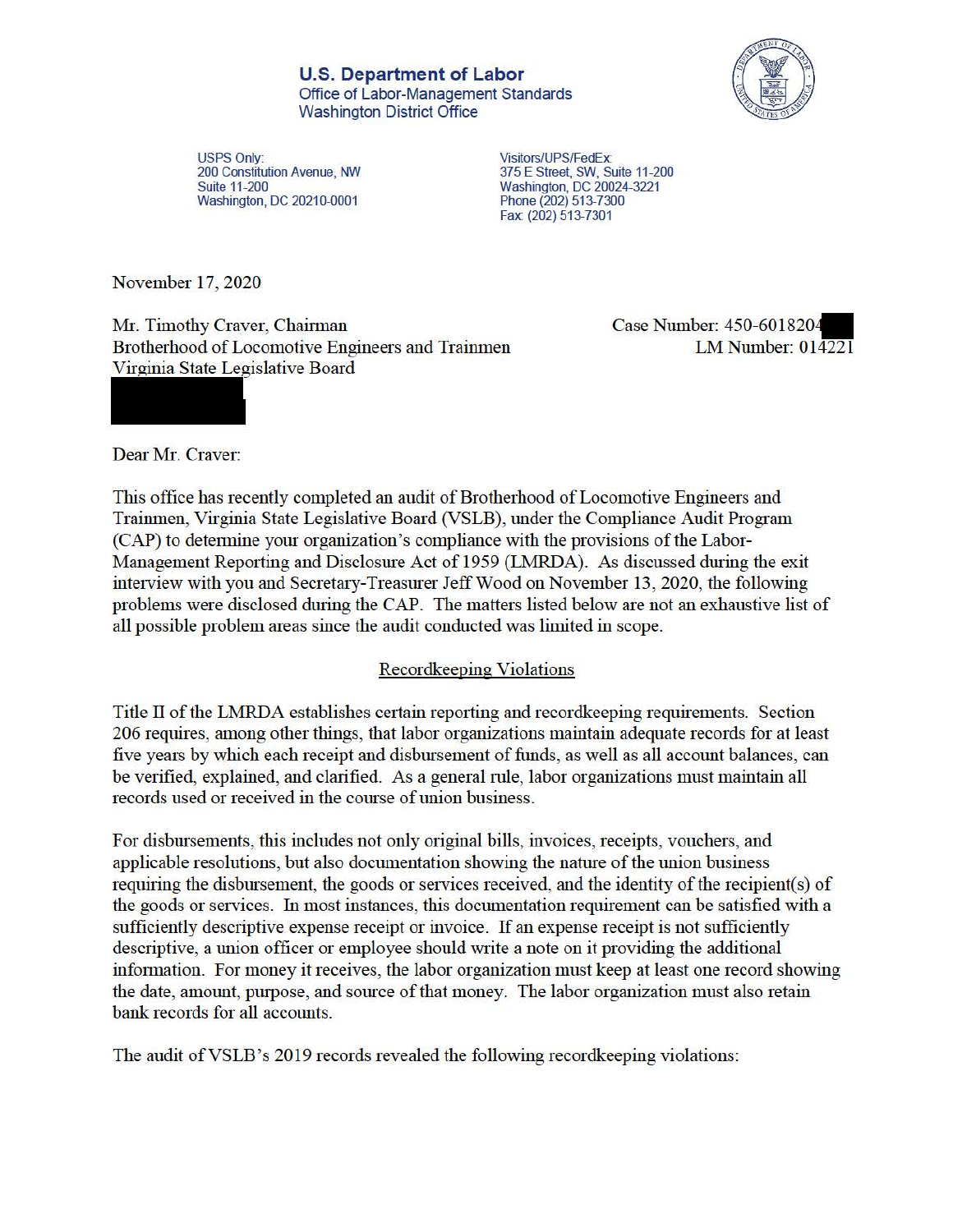Mr. Timothy Craver November 17, 2020 Page 2 of 4

# 1. General Reimbursed and Credit Card Expenses

VSLB did not retain adequate documentation for reimbursed expenses and credit card expenses incurred by union officers. For example, there were no receipts for some reimbursements and the union records did not include the nature of the union business for others.

As noted above, labor organizations must retain original receipts, bills, and vouchers for all disbursements. The chairman and secretary-treasurer (or corresponding principal officers) of your union, who are required to sign your union's LM report, are responsible for properly maintaining union records.

## 2. Receipt Dates not Recorded

Transactions listed on VSLB's bank statements reflect the date the union deposited money, but VSLB did not record the date the money was received. Union receipts records must show the date of receipt. The date of receipt is required to verify, explain, or clarify amounts required to be reported in Statement B (Receipts and Disbursements) of the LM-3. The LM-3 instructions for Statement B state that the labor organization must record receipts when it actually receives money and disbursements when it actually pays out money. Failure to record the date money was received could result in the union reporting some receipts for a different year than when it actually received them.

Information not Recorded in Meeting Minutes

3. Information not Recorded in Meeting Minutes During the audit, you and Mr. Wood advised OLMS that the union only held membership meetings once every four years and that the executive committee did not hold regular meetings outside of the quadrennial meeting, but would meet if an immediate need arose. You also advised that the executive committee authorized any expenditures that were approved outside the regularly scheduled union meetings. Additionally, Article 5, Section 6 of VSLB Bylaws requires that the executive committee shall have control over unusual expenditures of funds. However, there are no meeting minutes that contains any reference to expenses and no documentation indicating that the executive committee made decisions related to expenses. Minutes of all membership or executive board meetings must report any disbursement authorizations made at those meetings, or documentation of decisions made outside of regularly scheduled meetings.

Based on your assurance that VSLB will retain adequate documentation in the future, OLMS will take no further enforcement action at this time regarding the above violations.

## Reporting Violations

 Labor Organization Annual Report, Form LM-3, filed by VSLB for the fiscal year ended December 31, 2019, was deficient in the following areas: The audit disclosed a violation of LMRDA Section 201(b), which requires labor organizations to file annual financial reports accurately disclosing their financial condition and operations. The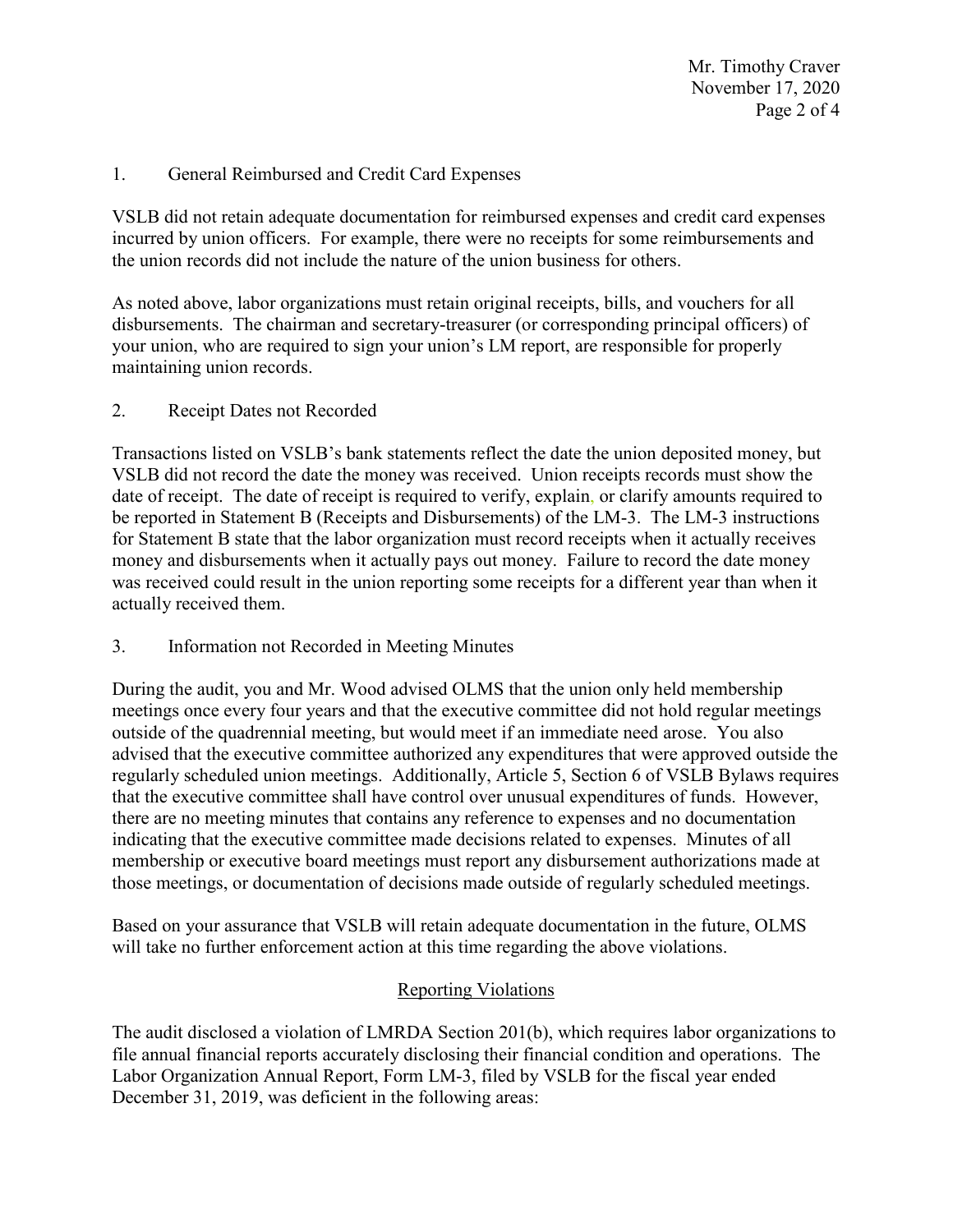Mr. Timothy Craver November 17, 2020 Page 3 of 4

### 1. Disbursements to Officers

VSLB did not report the total amounts of payments to officers or on their behalf in Item 24 (All Officers and Disbursements to Officers). The union must report most direct disbursements to VSLB officers and some indirect disbursements made on behalf of its officers in Item 24. A "direct disbursement" to an officer is a payment made to an officer in the form of cash, property, goods, services, or other things of value. See the instructions for Item 24 for a discussion of certain direct disbursements to officers that do not have to be reported in Item 24. An "indirect disbursement" to an officer is a payment to another party (including a credit card company) for cash, property, goods, services, or other things of value received by or on behalf of an officer. However, indirect disbursements for temporary lodging (such as a union check issued to a hotel) or for transportation by a public carrier (such as an airline) for an officer traveling on union business should be reported in Item 48 (Office and Administrative Expense).

2. Cash Reconciliation

It appears that the cash figures reported in Item 25 (Cash) are not accurate figures when considering disbursements and receipts during the reporting period. The instructions for Item 25 state that the union should obtain account balances from its books as reconciled to the balances shown on bank statements.

3. Failure to File Bylaws

 with its LM report for that year. VSLB has now filed a copy of its bylaws. The audit disclosed a violation of LMRDA Section 201(a), which requires that a union submit a copy of its revised constitution and bylaws with its LM report when it makes changes to its constitution or bylaws. VSLB amended its bylaws in 2016, but did not file the required copies

 VSLB must file an amended Form LM-3 for the fiscal year ended December 31, 2019, to correct the deficient items discussed above. The report must be filed electronically using the Electronic Forms System (EFS) available at the OLMS website at [www.olms.dol.gov.](www.olms.dol.gov) The amended Form LM-3 must be filed no later than November 30, 2020, to correct the deficient items discussed above. Before filing, review the report thoroughly to be sure it is complete and accurate.

## Other Issues

## 1. Expense Policy

 As I discussed during the exit interview, the audit revealed that VSLB does not have a clear policy regarding the types of expenses personnel may claim for reimbursement and the types of expenses that may be charged to union credit cards. OLMS recommends that unions adopt written guidelines concerning such matters.

 Trainmen, Virginia State Legislative Board, for the cooperation and courtesy extended during I want to extend my personal appreciation to Brotherhood of Locomotive Engineers and